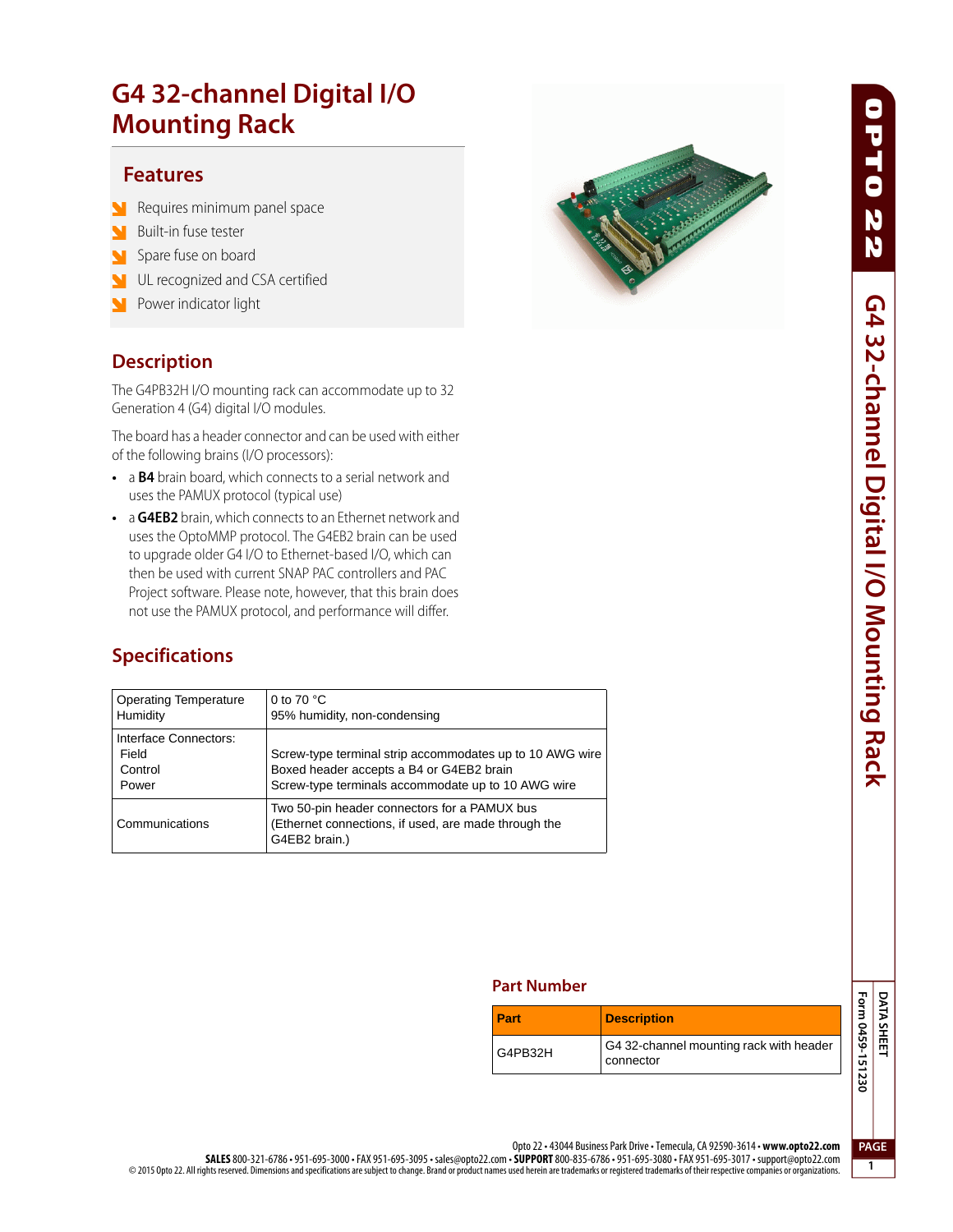OPT022 G432-channel Digital I/O Mounting Rack **G4 32-channel Digital I/O Mounting Rack**

## Form 0459-151230 DATA SHEET **DATA SHEET Form 0459-151230 PAGE**

**2**

## **G4 32-channel Digital I/O Mounting Rack**

## **Connections**



See individual G4 modules for field wiring.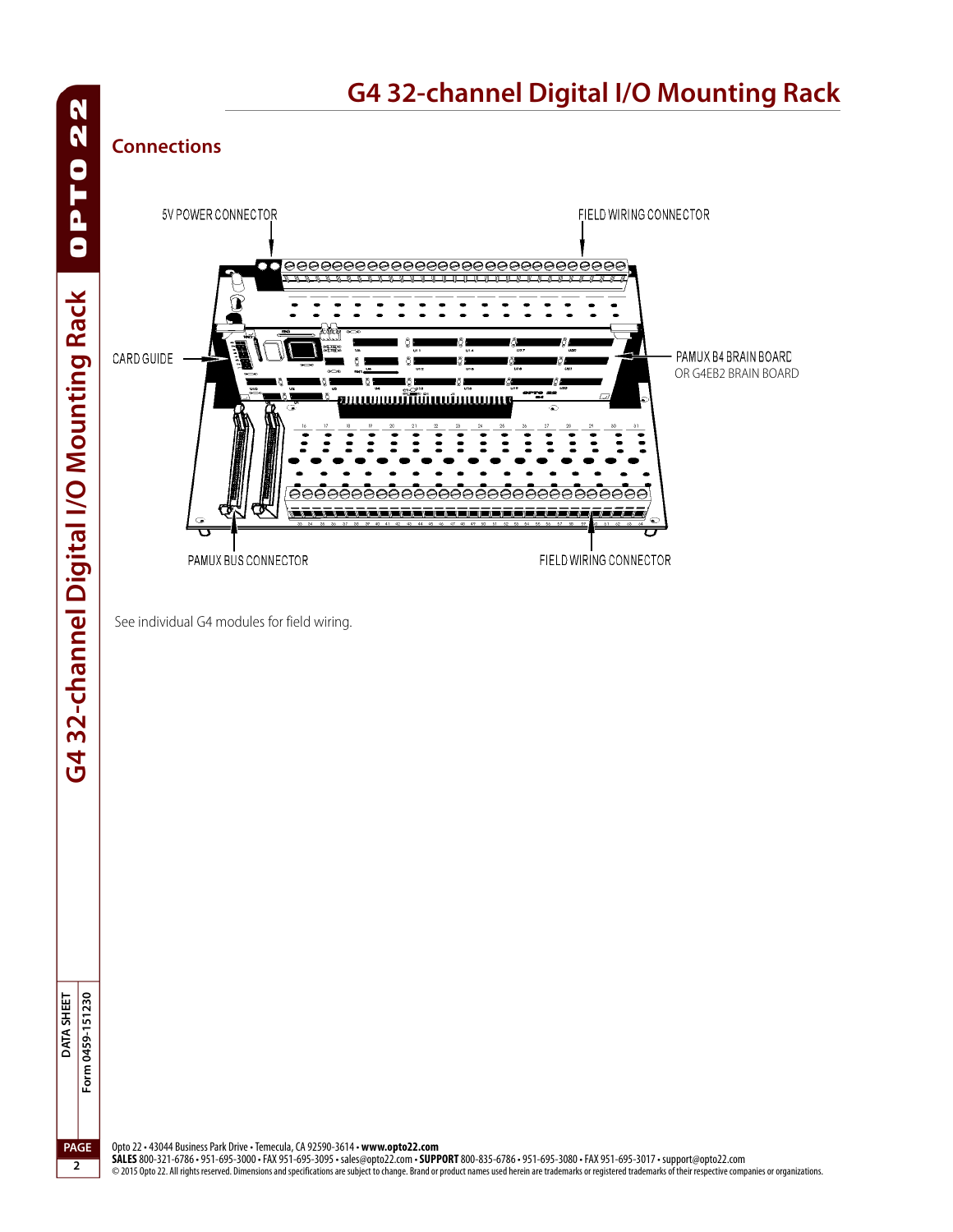

## **G4 32-channel Digital I/O Mounting Rack**

Opto 22 • 43044 Business Park Drive • Temecula, CA 92590-3614 • **www.opto22.com SALES** 800-321-6786 • 951-695-3000 • FAX 951-695-3095 • sales@opto22.com • **SUPPORT** 800-835-6786 • 951-695-3080 • FAX 951-695-3017 • support@opto22.com © 2015 Opto 22. All rights reserved. Dimensions and specifications are subject to change. Brand or product names used herein are trademarks or registered trademarks of their respective companies or organizations.

**Form 0459-151230 DATA SHEET PAGE**

**3**